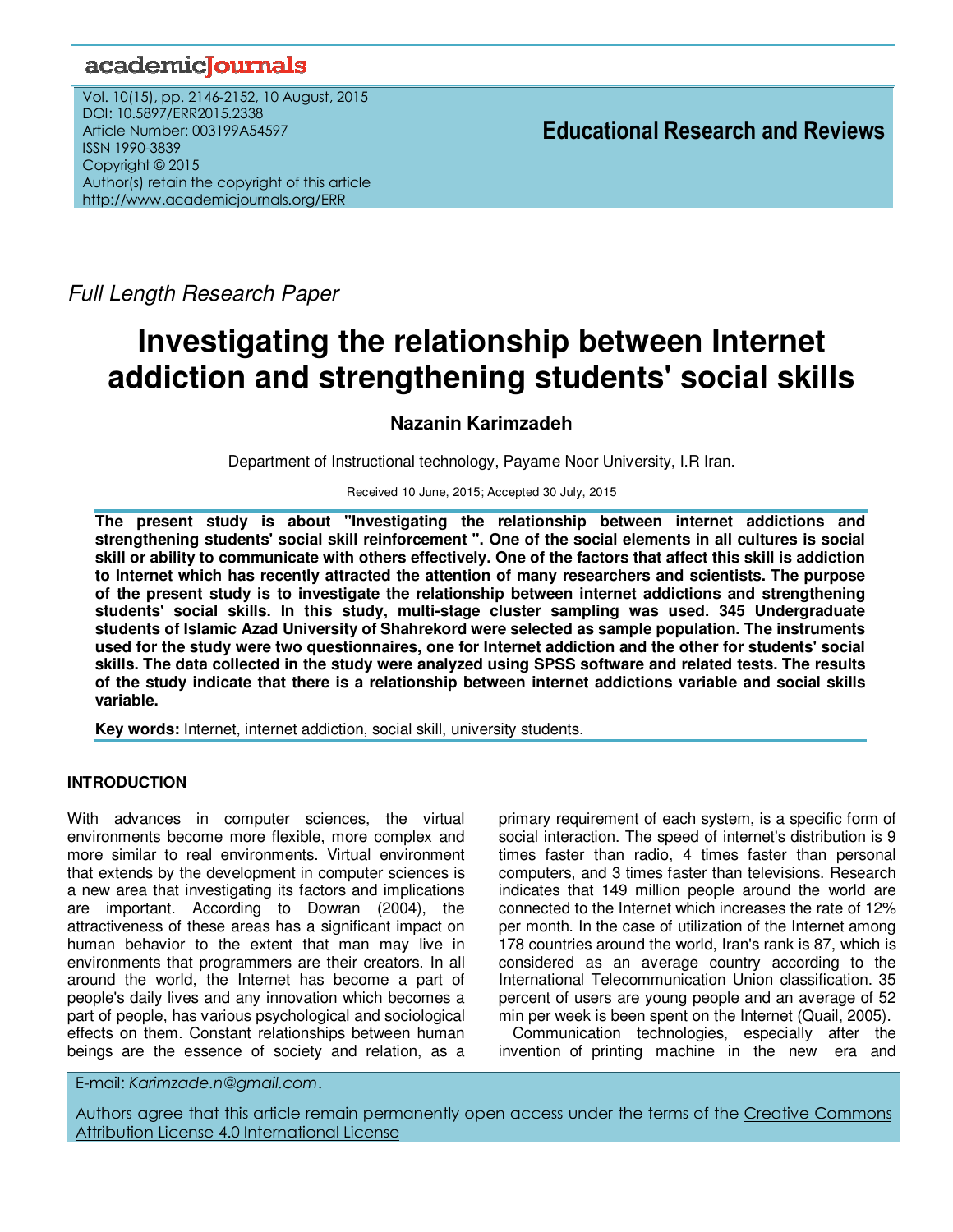developments of radio and television, concern sociologists for their social effects. At the beginning, each of these new media cause social challenges and gradually when they were established, there was less concern. In recent years, the emergence of the Internet as a powerful medium for new talks open out the role of the media again. Internet as a medium has experienced astonishing growth in recent years and has some promises and threats with it.

### **Background research**

"Investigating the relationship between addiction to computer games and social skills" is the name of research that has been done by Sharif and Mohammadi (2007). In addition the positive benefits of computers and the Internet, Internet addiction and computer games were developed by Young (1998). According to the definition of social dysfunction, decreased social activity and interaction side effects of unilateral, between ages 12 to 19, referring to Internet gaming group study was conducted in Mashhad. It was concluded that computer games reduce the level of tolerance and aggressive behavior and in patients the ability to solve problems decreased and in the case of self- awareness, the control group received significantly lower scores. Moreover, a meaningful difference was observed between the scores of interpersonal relationships. They gained much better self-assertiveness.

Aghajani quoting Montazerghaem (2005) did research on "Pathological Internet chats and blogs" and also on the limitation of different kinds of communication with intermediary discussion. Compile positive and negative communication and computer to Internet special and different kinds of services have been presented through the internet (like: global network web, Internet games, email, news groups, gambling internet and etc.). In the continuation of the functions and positive chat room and web writing, dangers and negative functions of the two services have been studied. The main purpose of the article is based on the basis of some social groups (in particular the children and vulnerable adults as a chat room or of the producer and consumer of the content blogs inside are that they can make them to be exposed to abuse others or damage the strong intellectual and emotional and even physical sexual. Productivity proper chat room, weblogs and other Internet services required principles of individual security in virtual environment (communication with computer through).

Sohrabi Haghighat (2003) studied "Investigating the effects of user's social isolation in Tehran's coffee- nets''. In this study, users of Tehran's coffee- nets were considered as the population and the sample size was 204 people. The first hypothesis, which shows the relationship between the use of the Internet during the day and users isolation was confirmed. It means that an increase in the use of internet per day results in social

isolation decrease. The second hypothesis of the study was representing a relationship between the type of usage (social- nonsocial) and user's social isolation which indicates that the social use of Internet reduced social isolation. The third hypothesis indicates the relationship between the skillfulness of users and their social isolation which indicates that people with strong social ties, social isolation reduced when they become familiar with the internet. Generally, the results of the study indicate a positive effect of internet on social relationships; however this effect may not be so much.

Davood Abadi (2005) conducted a research entitled "Investigating the relationship between internet addiction with mental health and personality characteristics of network users". Therefore, all users who visit the website www.cyber addiction.com and fill the GPIUS and IAS questionnaires of internet addiction have been considered as a statistical population of the study which based on their test scores classified in two groups; internet affiliated and nonaffiliated. Two groups consisting of 60 subjects were selected randomly. The results of the study were compared by using t test and chi- square test. Results indicate that affiliate individuals compared with nonaffiliated ones have lower mental health and have experienced more depression.

Another study also conducted by Hampton and Wellman (2003) in the suburbs of Toronto called Netvyl. Among the home owners in this area, 120 individuals were selected and a full- time internet access applications was offered to them. Instead, they allow that their behavior on the use of internet has been studied. 65 percent of people agreed. After conducting longitudinal studies, it was found out that those who had access to the Internet had strong and weak social ties than those who did not. These people have stronger social ties both with distant regions and their local area. These people were more aware of local news by email and online communities' membership. The results of the study indicate a positive and complementary relationship between the Internet and the real relations. Most Internet users maintain their former relationships and try to expand them.

 An empirical research conducted by Kraut (1998-2001) in recent years has frequently been cited by most researchers in this area. According to the findings of the study, Kraut says that interpersonal communication is the dominant application of internet at homes. During 1995 and 1996, Kraut conducted a longitudinal study in which the computer facilities provided for 169 people in 73 families and observed the changes that are brought about by the Internet in the families. The results of the study are published in an article entitled "Internet paradox: a social technology that reduces membership in social groups and their happiness." Kraut claimed that the use of internet reduced the individual relationship with his family and makes small the social circle around individual and increases the feeling of loneliness and depression.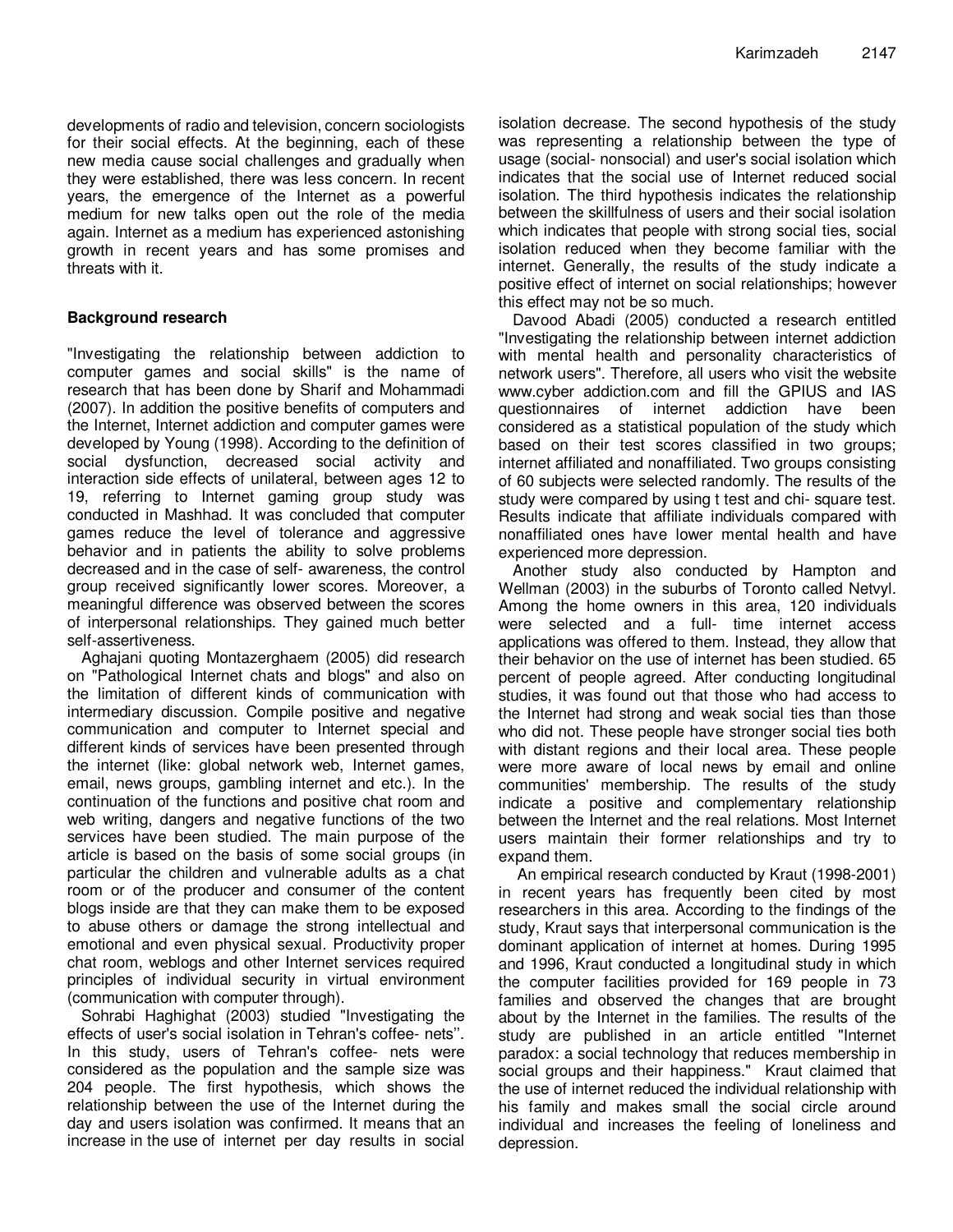According to the results of the study, using the Internet as much as two hours a week for two years reduced the average size of the respondent's social network. By the size of social network, we mean the number of people in Petersburg that the respondent was interacting with the mat least once a month.

Consistent with the study of Katz and Asp den, Kraut stated that only 22 percent of respondents over 2 years or more could find a new friend on the Internet. Corat selected two possible mechanisms to explain the results of his study. These mechanisms are presented to explain how the isolating and depressing effects of the Internet are. 1- The replacement of the time of activities means that the use of the internet caused in time occupation that a person consumes for social activities. 2- Replace strong ties with weak ties (Kraut et al., 1998). But later, Corat turns back to the primary sample population and again use the same people for his research and surprisingly observed an opposite results. The results of the study show that the same people after acquiring necessary skills and spending more time working with internet, have higher social concerns. He published the result of this study in an article entitled "Review of the Internet Paradox" and again drew the attention of many people. Briefly, Corak seeks to reduce the impact of the Internet on social communication and emotional consequences of it.

Another important and interesting finding was that the greater use of the Internet and increasing depression in the next time period (when online) corresponds each other and these findings are valid even with continuous control of preliminary depression and demographic variables, stress and social support that is often associated with depression. However, it is important that depression cannot predict the subsequent addiction to internet. Generally, the results of this study were consistent with the hypothesis that excessive Internet use adversely affects the mental health and social engagement. Since the early social engagement and primary mental health are generally not associated with subsequent use of Internet, these findings suggest that it is more likely to go from internet abuse to the decline in social engagement and mental health rather than its reverse. One of the sides of the study was that people, who have local community relations at the beginning, are less likely to abuse the internet.

#### **METHODOLOGY**

According to its objectives, the present study used correlation research design. It is a survey research, and the subjects were selected randomly and examine the relation of internet addictions variable on social skills. The study used two instruments. The first one related to the social skills questionnaire which consists of 22 questions and was conducted among 142 female students and 212 male students. The internal consistency of the questionnaire was equal to 0.96 which is calculated using Cronbach's alpha and standard t and z scores for both men and women of Shahrekord's

Islamic Azad University were calculated. The second instruments are related to internet addictions measurement. The test consists of 20 questions. The internal consistency of the questionnaire was equal to0.92 which is calculated using Cronbach's alpha. This study used multiple-stage cluster sampling. The method of sampling is to choose among study groups 1.Human sciences, 2.Mathematics and engineering, 3.medical sciences, 4.experimental sciences and agriculture. Selecting one or two field from each study group in Human Sciences: majors such as accounting and Counseling; in Mathematics and Engineering: majors such as civil engineering; in Medical Sciences: Nursing; in Experimental and Agriculture: Agricultural Engineering and food industry. Total students of B.A. are 4277 persons.

$$
N = \frac{Nt^2 \times Pq}{Nd^2 + t^2 pq}
$$
  
\n
$$
N = \frac{4277 \times 3/8416 \times ./5 \times ./5}{4277 \times (0/0025) + 3/8416 \times (0/50) \times (0/50)}
$$
  
\n
$$
\frac{4107/6307}{11/6529} = 352/4 \approx 354
$$
  
\n
$$
N = 4277
$$
  
\n $t^2 = (1/96)^2 = 3/8416$   
\n $d^2 = (0/05)^2 = 0/0025$   
\n $p = (0/05)$   
\n $q = (0/05)$ 

#### **Research tools**

In this study, two types of research tools were used. The first questionnaire is related to social skills; it was done Hadi Abbasi in high school in 2003-2004. The questionnaire consists of 143 items; it was administered to 142 female students and 212 male students. Participants answer on a five-point Likert scale (always, often, sometimes, rarely or never). The questionnaire examined social reinforcement.

The internal consistency of the questionnaire using Cronbach's alpha was equal to 0/96; norm t and z scores were calculated for both men and women in Islamic Azad University of Shahrekord. The validity and prediction was good.

The second tool is the evaluation created and standard by Dr Kimberly Young who depended on the Internet. The test consists of 20 questions, and participants answer on a five-point Likert scale (always, often, sometimes, rarely, include not I). The internal consistency of the questionnaire using Cronbach's alpha was 0.92. It validity and prediction was good. In this study, undergraduate students (online) as the population are considered. Before final implementation of the questionnaire, a pilot run by researchers in a sample of 50 students in Islamic Azad University Shahrekord and reliability was calculated.

#### **Reliability and validity**

#### **Reliability**

Validity and reliability of a measurement accuracy and stability is important. The reliability of the two means: first, if a test is run multiple times on a single sample in all cases, and the second refers to the internal consistency test; in the sense that the test questions the extent of mutual relationship between each variable (Sharifi, 2005). In this study, to assess the validity of the questionnaire, it was assessed using Cronbach's alpha coefficients on the internet; it was 0.93 to 0.01 which is significant. So it can be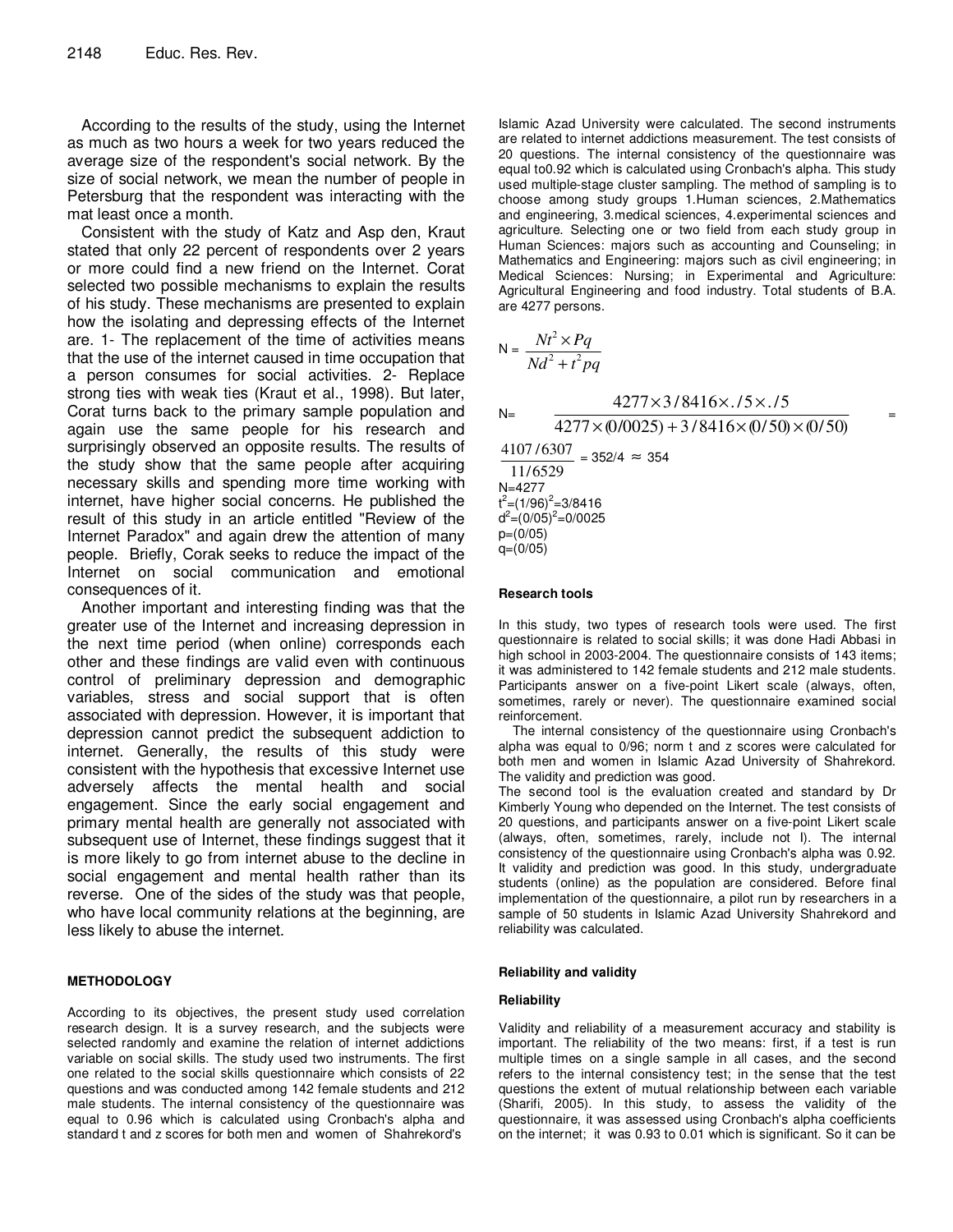| Gender |           | Amount dependence on the Internet |         |      |       |
|--------|-----------|-----------------------------------|---------|------|-------|
|        |           | Slight                            | Average | High | Total |
| Man    | Abundance | 160                               | 52      | 0    | 212   |
|        | Percent   | 45/2                              | 14/7    | 0    | 59/9  |
|        |           |                                   |         |      |       |
| Women  | Abundance | 134                               | 8       | 0    | 142   |
|        | Percent   | 37/9                              | 3-Feb   | 0    | 40/1  |
|        |           |                                   |         |      |       |
| Total  | Abundance | 294                               | 60      | 0    | 354   |
|        | Percent   | 83/1                              | 16/9    |      | 100   |

**Table 1.** Dependence of frequency distribution and percentage of respondents to the Internet in terms of gender.

**Table 2.** Descriptive statistics.

| Component                   |     |        | Sample size Average Standard deviation Variance |       |
|-----------------------------|-----|--------|-------------------------------------------------|-------|
| Strengthening social skills | 354 | Feb-92 | 0/645                                           | 0/416 |

said that the questionnaire reliability coefficient is high.

$$
\alpha = \frac{n}{n-1} \left[ 1 - \frac{\sum s_i^2}{s_x^2} \right] \Rightarrow \alpha = \frac{20}{19} \left[ 1 - \frac{13/5839}{186/098} \right] = 0/93
$$

$$
\alpha = \frac{n}{n-1} \left[ 1 - \frac{\sum s_i^2}{s_x^2} \right] \Rightarrow \alpha = \frac{143}{142} \left[ 1 - \frac{191/0271}{5446/3825} \right] = 0/97
$$

From the formula we have

 $\frac{2}{1}$  =  $s_i^2$  = Variance of the questions

 $2 =$  $s_x^2$  = Total variance of the questionnaire

#### **Validity**

The validity of the pilot test of the undergraduate students of Islamic Azad University of Shahrekord was done by Dr Rahman and Dr Saeidipour and several teachers. The questions are written in simpler terms. Strengthening social scale validity using Cronbach's alpha was 0.96. The questionnaire having 22 items for the implementation of social reinforcement was finalized. In the final questionnaire, Strengthening social questions related to these components are 1 to 22

Inventory dependence on the Internet has a pilot study of 50 undergraduate students (online).

#### **Method of grading**

Each question has five choices in the questionnaire and social skills: never, rarely, sometimes, often and always. If students never choose the option, it is zero, and if you choose it, it is four score; so the options are rarely (1), sometimes (2), often (3). Dependence on the Internet in the questionnaire has five choices: does not apply to me, rarely, sometimes, often or always. If participants choose option *does not apply to* me, it is one; rarely, 2; occasionally, three; four and five scores for ever. If the individual scores between 20 and 49, his dependence as a normal user is mild. If the score is between 50 and 79, it is average dependency. If the score is between 80 and 100, the dependence is dangerous.

#### **RESULTS**

According to the information in Table 1, it can be seen that the of 354 people who have participated in this study, 294 people have mild dependence. 83.1 percent of the sample are dependent on the Internet, of which 160 were males and 134 are females, equivalent to 16.9% of the total samples. 60 are moderately dependent on the Internet, of which 52 are men and 8, women.

From the indices calculated in descriptive statistics, it is clear that the raw data alone cannot give basic information and should be defined by a number of indicators. Table 2 therefore describes the data and information in the questionnaire.

According to Table 3, the significant level is equal to 0.000, and comparable with the amount of allowable error, 0.05; the hypothesis is rejected with 95% confidence. It means that there is a meaningful relationship between internet addiction and strengthening of social skills. So according to the amount and sign of the Pearson correlation coefficient given in the above which is equal to -0.185, it can be concluded that this relationship is the reverse. Based on the results, the data was analyzed using descriptive statistics. The statistical analysis indicates that the level of confidence is 95 percent and the level of significance is 0.000. Comparing these results with the amount of allowable error, which is 0.5, the hypothesis is rejected. Therefore, there is a meaningful relationship between internet addiction and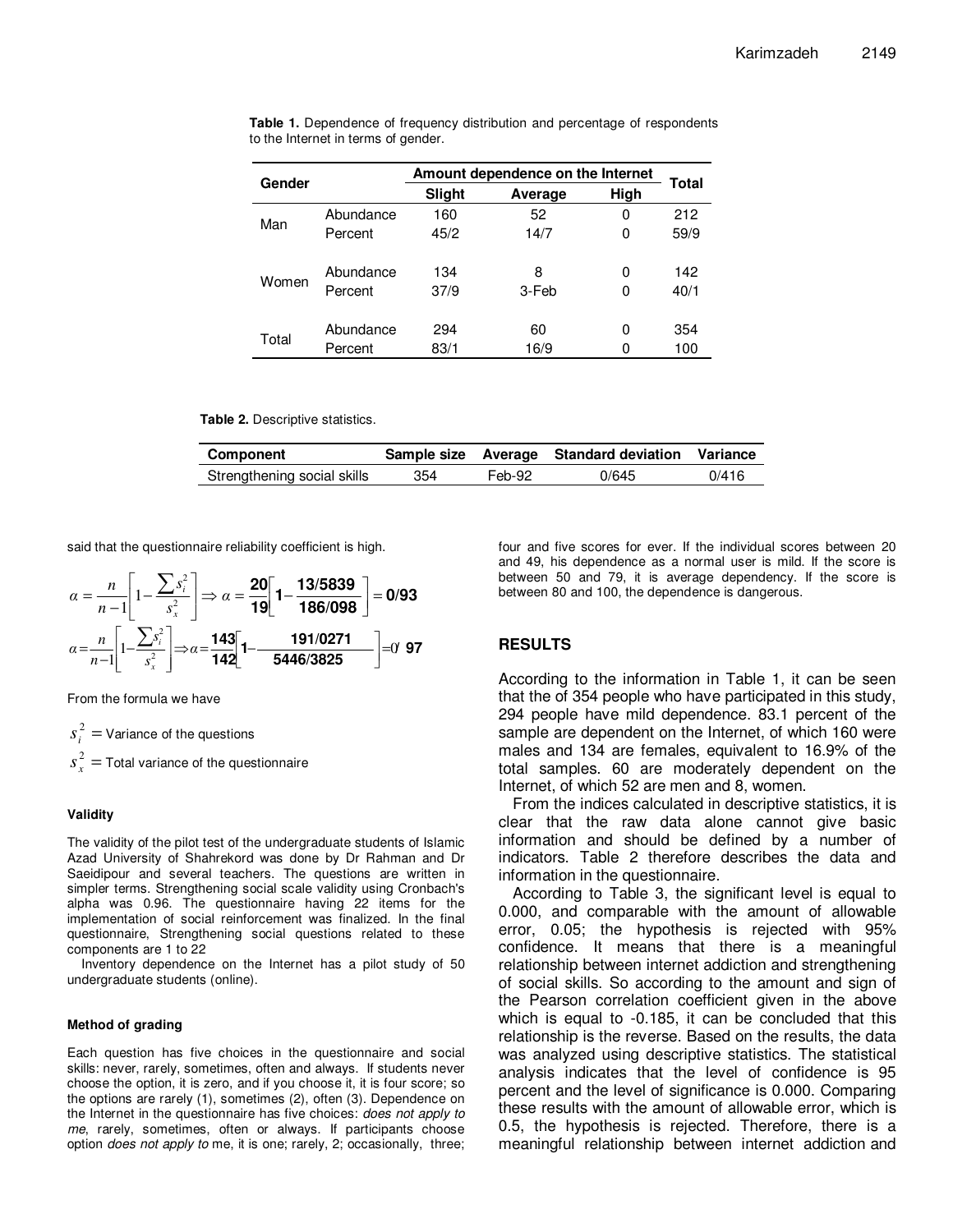|                    |                           |                                 |             | Social strengthening skill |          |       |  |
|--------------------|---------------------------|---------------------------------|-------------|----------------------------|----------|-------|--|
|                    |                           |                                 | Average     | <b>Standard deviation</b>  | Variance |       |  |
|                    |                           |                                 |             | Feb-92                     | 0/645    | 0/416 |  |
| Internet Addiction |                           | Pearson correlation coefficient | - 0         |                            |          |       |  |
|                    |                           | Significant level               | 0/000       |                            |          |       |  |
| Average            | <b>Standard Deviation</b> | Variance                        | Sample size | 354                        |          |       |  |
| $Jan-77$           | 0/682                     | 0/466                           | Covariance  | $-0.0016$                  |          |       |  |

**Table 3.** Pearson correlation coefficient in subscale of students' social strengthening.

strengthening of social skills. So the hypothesis is confirmed. According to the amount and sign of the Pearson correlation coefficient given in the table which is equal to -0.185, it can be concluded that this relationship is the reverse. Therefore with the increase of internet addiction in students, social strengthening skills reduce. With analysis of the results of the study, it seems that the significant relationship between Internet addiction and social strengthening arises from positive reinforcement that the Internet provides in individual. Strengthening the social relationships from family and friends will increase interactions and their maintenance and represent interest in the ideas, thoughts and feelings of others. When a person does not receive any reinforcement and rewards from the community and his family, and his interests and emotions are taken care by the internet, he/she prefers to answer these reinforcements and maintains them. So the person becomes more addicted to internet and resigns from the community.

## **Conflict of Interests**

The authors have not declared any conflict of interests.

#### **REFERENCES**

- Abasi H (2003) Construction and Standardization of students' socialskillsquestionnaire in Public Schools. M.A. Thesis, AllamehTabatabaie University.
- Aghajani, Azizolah. (2006) "Evaluating the tendencyof young people tousemodernmeans of communication, with emphasis on the Internet."
- Davood Abadi M (2005). The relationship between internet addiction and mental health and personality characteristics of network users. MA dissertation, Tarbiat-Modarres University.
- Dowran B (2004) Examine the relationship between computer games and social skills of adolescents. M.A. Thesis, Tarbiat Modares University.
- Hampton K, Wellman B (2003). Neighboring in Netville: How the Internet Supports Community and Social Capital in a Wired Suburb.
- Kraut R, Kiesler S, Boneva B, Cummings J, Helgeson V, Crawford A (2001). Internet paradox revisited. J. Soc. Issues 58(1):49-74.
- Kraut R, Lundmark V, Patterson M, Kiesler S, Mukapadhyay T (1998) "Internet Paradox: A Social Technology that Reduces Social Involvement and Psychological Well-being?" Am. Psychologist 53:1017-1031.
- Mc Quail D (2005). Mc Quail`s mass commuication theory,5th edition. Sage publications. London.
- Sharif TJ, Mohammadi S (2007). "Investigate the relationship between addiction to computer games and social skills." Conference computer games and psychological impact-social. Imam Khomeini International University, Qazvin.
- Sohrabi Haghighat MH (2003). Investigation the effects of internet on social isolation of internet users among Tehran cafe nets users. University of Tarbiat Moallem.
- Young KS (1998). Internet addiction: The emergence of a new clinical disorder. Cyber Psychol. Behav. 1:237-244.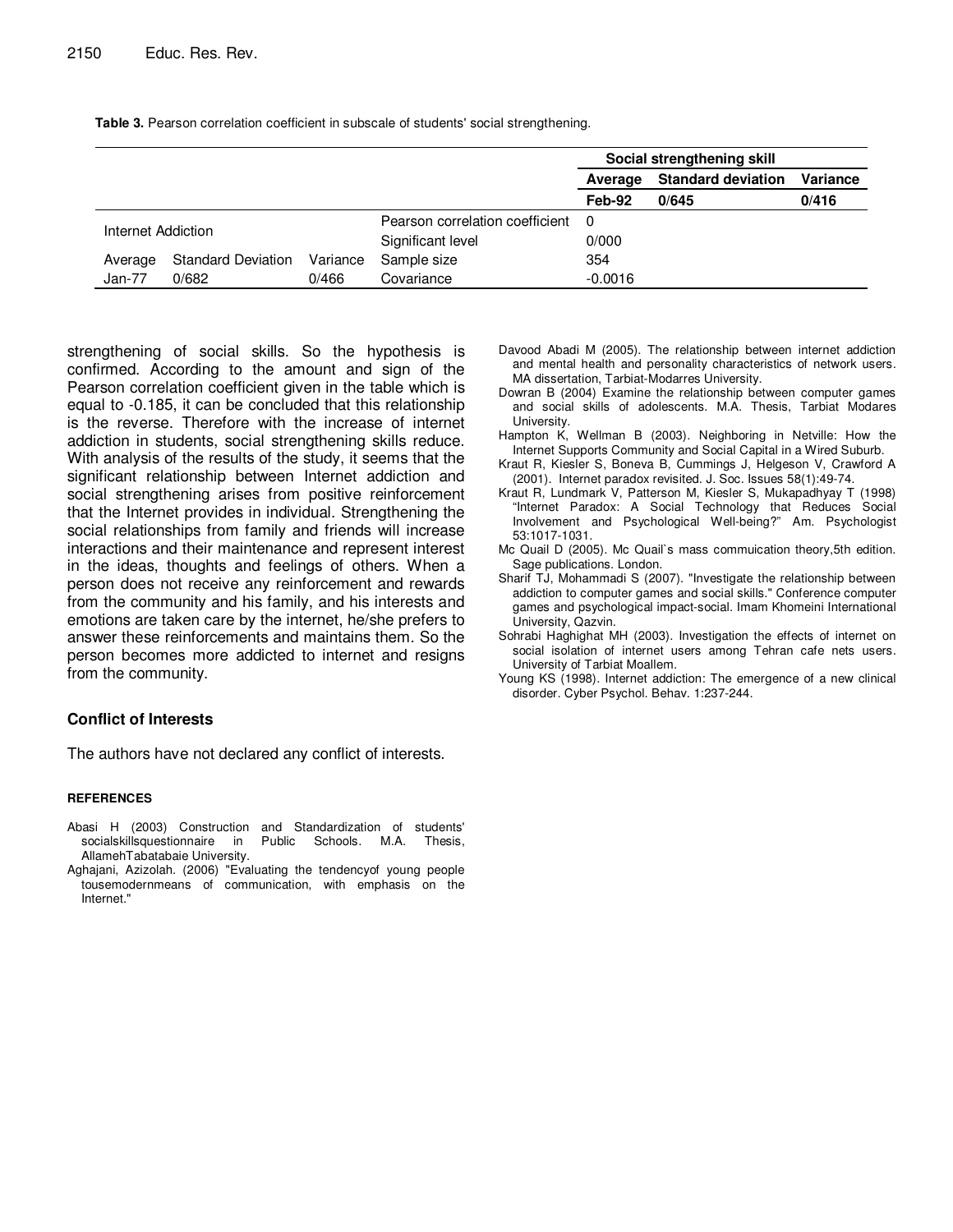Questionnaires related to measure internet dependency.

| <b>Always</b> | <b>Often</b> | <b>Sometimes</b> | Rarely | I will not be<br>included | <b>Title</b>                                                                                                      | Row |
|---------------|--------------|------------------|--------|---------------------------|-------------------------------------------------------------------------------------------------------------------|-----|
|               |              |                  |        |                           | How much of what you want on the Internet is staying?                                                             | 1   |
|               |              |                  |        |                           | How do you stay on-line (on-line), ignoring family members?                                                       | 2   |
|               |              |                  |        |                           | Staying close to the Internet, your family, spouse or friends,<br>which do you prefer?                            | 3   |
|               |              |                  |        |                           | How do you communicate via the Internet with other users?                                                         | 4   |
|               |              |                  |        |                           | What are you complaining about the online?                                                                        | 5   |
|               |              |                  |        |                           | For Internet use, how much scores, school performance, and<br>even your financial situation and work have fallen? | 6   |
|               |              |                  |        |                           | Do you check your e-mail before other necessary tasks?                                                            | 7   |
|               |              |                  |        |                           | How much of your work performance and productivity is<br>damaged using the Internet?                              | 8   |
|               |              |                  |        |                           | When asked of the type of work you do, how do you get<br>secrecy?                                                 | 9   |
|               |              |                  |        |                           | Are disturbing thoughts about your life and the Internet<br>neutral?                                              | 10  |
|               |              |                  |        |                           | When you are on the Internet, to what extent do you predict<br>everything?                                        | 11  |
|               |              |                  |        |                           | How much of life without the Internet is boring?                                                                  | 12  |
|               |              |                  |        |                           | When on-line, if a person harasses you, do you complain, cry<br>or get angry?                                     | 13  |
|               |              |                  |        |                           | When not disconnected from the Internet, do you suffer from<br>insomnia?                                          | 14  |
|               |              |                  |        |                           | When offline, do you get distracted?                                                                              | 15  |
|               |              |                  |        |                           | When you are online, how do you use this sentence: 'only a<br>few minutes left, now Yum'?                         | 16  |
|               |              |                  |        |                           | How have you tried to reduce your rates online?                                                                   | 17  |
|               |              |                  |        |                           | Do you try to hide online from others?                                                                            | 18  |
|               |              |                  |        |                           | Going out and surf online, which do you prefer?                                                                   | 19  |
|               |              |                  |        |                           | How is your depression and anger when you are offline?                                                            | 20  |